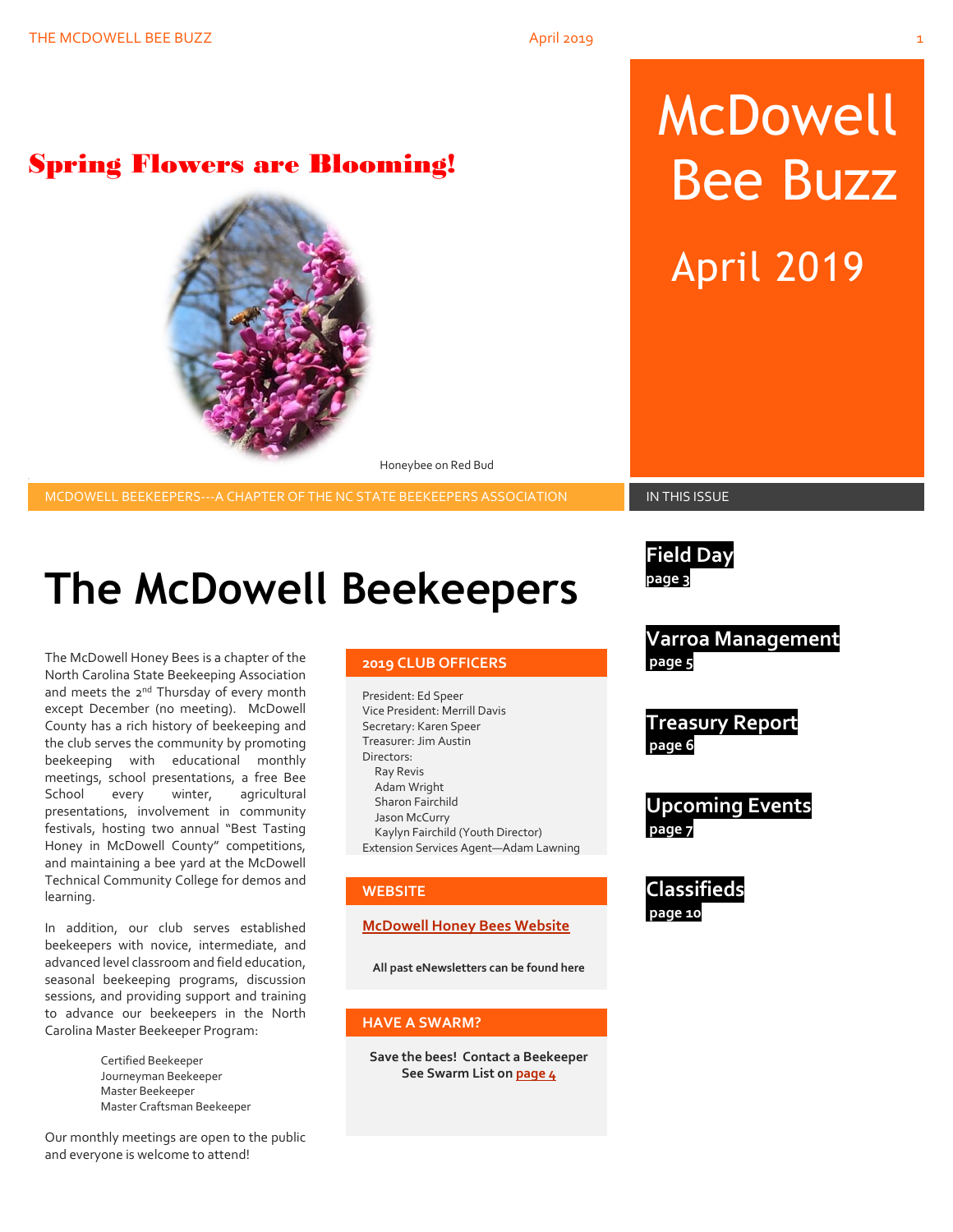### **Everyone Welcome!**

## **Join us at our next monthly meeting!**

**MARCH 14, 2019 MONTHLY MEETING**

### **Thursday April 11 6:30 pm**

McDowell Senior Center Next to YMCA 100 Spaulding Rd Marion, NC 28752

Guest speaker Doug Elliott---Beekeeper, Story Teller



#### **NEW—THERMAL MITE TREATMENT PROGRAM**

*The McDowell Beekeepers are proud to announce our newest program—Thermal Mite Treatment. Join us Saturday April 6 at Sweet Betsy Farm Apiary for the first training* 

*session on using the Mighty Mite Killer units that will soon be available for club members.*

#### **2019 MONTHLY MEETING PROGRAMS**

**Jan 10** Karin Stegall **Feb 14** Charlene Covert-Foster **Mar 14** Lynn Williams—Mighty Mite Killer **Apr 11** Doug Elliott—Master Story Teller **May 9** Gear Day—Honey House **Jun 13** Spring Honey Tasting Contest **Jul 11** Open **Aug 8** Open **Sep 12** Summer Honey Tasting Contest **Oct 10** Open **Nov 14** Potluck & Elections **Dec** No meeting

## **Have your bees swarmed?**



Honeybee queen laying eggs Honeybee queen laying eggs<br>Sweet Betsy Farm Observation Hive 2015

## **April 11, 2019 Meeting Agenda**

6:30 pm Call to order Old Business New Business 7:00 pm Program Speaker—Doug Elliott—Beekeeper & Master Story Teller 8:00 pm Break/Refreshments 8:25 pm Door Prizes/Announcements 8:30 pm Adjourn

Contact Ed Speer to Add AGENDA items [Ed@SweetBetsyFarm.com](mailto:Ed@SweetBetsyFarm.com) (828) 724-444

#### **Visit us on Facebook**

#### **202 Area Beekeepers Online!**

The McDowell Honey Bees has a Facebook page! It's a great place to post your latest activities, keep intouch with fellow beekeepers, learn what's happening right now and communicate with your new friends. **[The McDowell Honey Bees](https://www.facebook.com/groups/MHBee/)**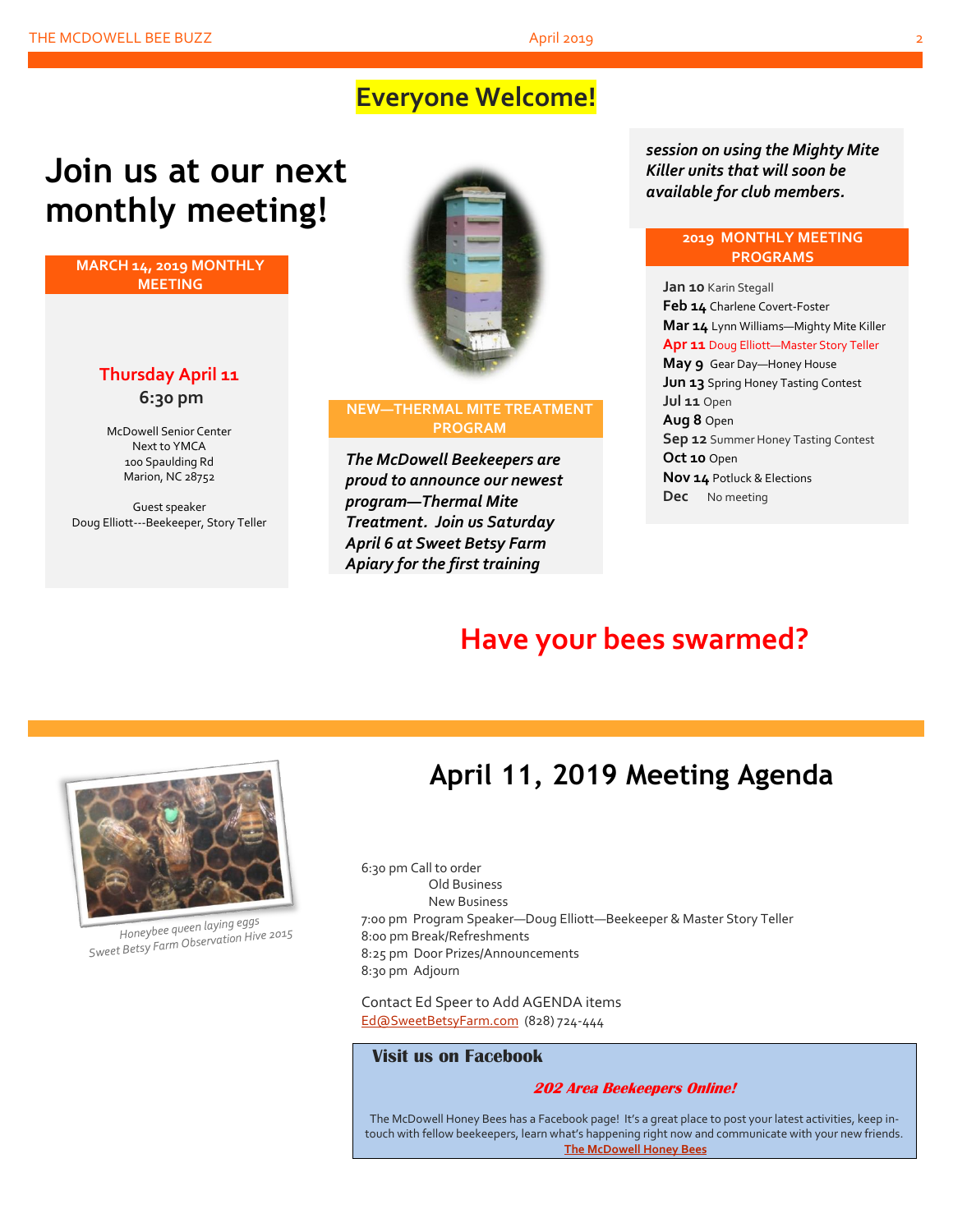# Field Day

April 27 11 am – 3 pm



Beginning Beekeeper **Class** 

Take the NCSBA Certified Beekeeper Practical Exam

Hands-on instruction in an active bee yard

Sweet Betsy Farm Apiary—Glenwood, McDowell Co, NC

Contact [Ed Speer](mailto:Ed@SweetBetsyFarm.com) for more information

Everyone Welcome: Students from the February 2019 Bee School McDowell Beekeeper Club Members Beekeepers (beginner to advanced) Family Members Guests



Certified Beekeeper Instruction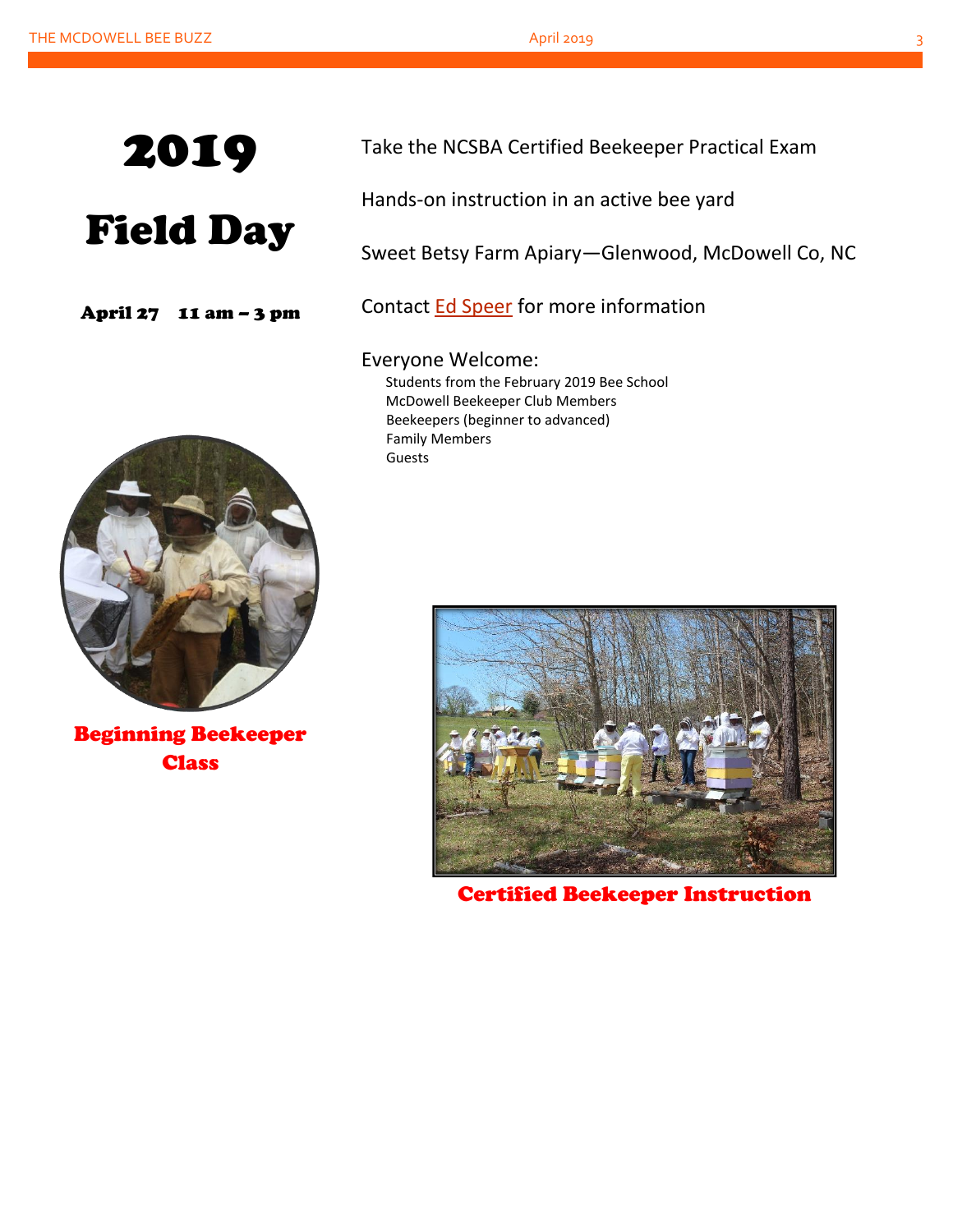#### **EXECUTIVE COMMITTEE MEETING**

**April 4, 2019 6:30 pm Sweet Betsy Farm 3947 Mudcut Rd Marion, NC**

**US 221, 4 mi south of I-40 (exit 85) Left turn onto Mudcut Road First driveway on left**

#### **MCDOWELL COUNTY NCSBA MASTER BEEKEEPERS**

**Ray Revis Wayne Holland Karen Speer**

#### **MCDOWELL HONEYBEE MENTORS**

**Charles Myers---Nebo cjmyers1952@gmail.com Wayne Holland---Glenwood 828-659-4161 Ed Speer---Glenwood 828-724-4444 Karen Speer---Glenwood 828-925-4444 Don Miller---Old Fort 828-668-0154 Merrill Davis---Old Fort 828-668-3153 James Lunsford---Old Fort 828-668-9112 Charles Revis---Marion 828-925-1430 Ray Revis---Marion 828-460-3247 Lonnie/Barb Bewernitz--Old Fort 828-280-3784**

Are you a beginning beekeeper who needs help? Contact a mentor near you. or contact Mentoring Chairman Jason McCurry: [jmccu8777@aol.com](mailto:jmccu8777@aol.com)828-342-4003

## *2019 McDowell Beekeeper Association Officers*

## *Club Officers*

**elected at the 2018 November monthly meeting**

**Ed Speer – President Merrill Davis – Vice President Karen Speer – Secretary Jim Austin – Treasurer Ray Revis – Director Adam Wright – Director Sharon Fairchild – Director Jason McCurry - Director**

#### *Our Regional Bee Inspector*

*Lewis Cauble, Apiary Inspector NC Dept Agriculture & Consumer Services (828) 230-4544[; Lewis.Cauble@ncagr.gov](Lewis.Cauble@ncagr.gov)*

#### **SWARM LIST**

**Have you seen a swarm of honeybees? Don't panic—they aren't aggressive. Call the McDowell Extension office (828-652- 8104) or call a beekeeper in your area; they may be able to help!**

#### **Marion**

Adam Wright 828-442-7817 Harold Arrowood 828-659-2921

#### **Glenwood**

Ed Speer 828-724-4444 Wayne Holland 828-659-4161

**Pleasant Gardens** Bill Hendley 828-460-0292

**Greenlee** Doug Mikell 828-896-5755

**Nebo** Ricky Styles 828-652-0184 or 803-3387

#### **Old Fort**

Lonnie Bewermitz 828-280-3784 James McGinnis 828-668-4232 Darren Orr 828-581-4494 Don Miller 828-668-0154

**Little Switzerland** Mitch Hughes 828-756-7294

**McDowell County** Cameron Johnson 828-652-1263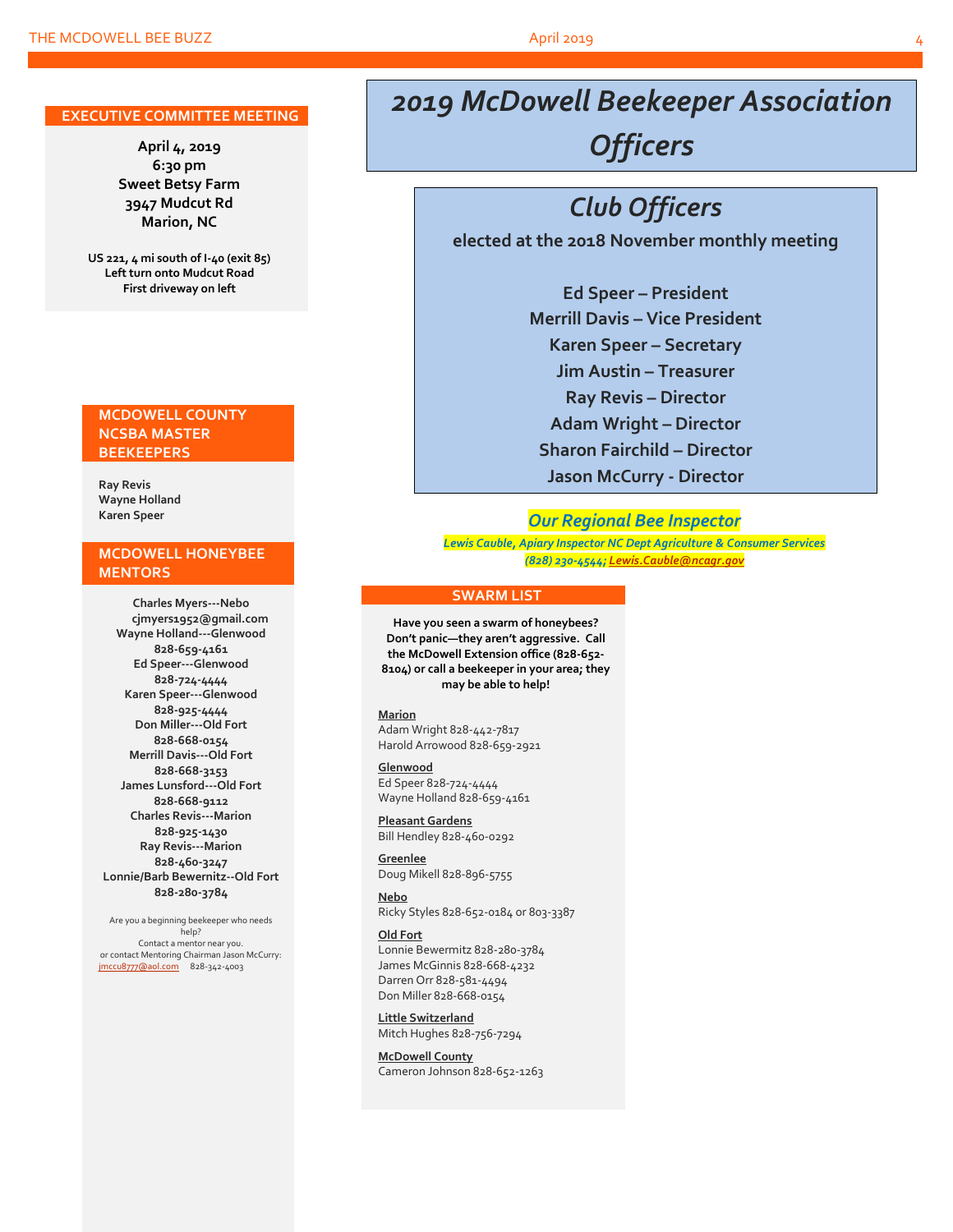#### THE MCDOWELL BEE BUZZ April 2019

# Varroa Management

#### *Mites, Mites, Mites Everywhere! Oh my! What's a beekeeper to do?*

Beekeepers' biggest challenge today is the Varroa mite (*Varroa destructor*), which first arrived in the US in 1987 and has been causing widespread chaos ever since. Over the last 30 years, innumerable research studies and beekeeping practices have generated a vast array of management options for the beekeeper. The purpose of this page is to provide a simple, yet complete, summary of these options.

Beekeepers tend to fall into one or two management styles and follow either use of chemical miticide treatments or chemical-free beekeeping. Whichever path you follow, a combination of management practices is often useful. If interested in any of the options listed here, educate yourself further with additional Internet and published reference research. But bee-forewarned: evidence-based advice is often difficult to distinguish from anecdotal-based advice; however, the wise beekeeper should only follow established evidence-based opinions.



**Adult Varroa mite on adult honeybee**

#### **Recommended References**

*Tools for Varroa Management—A guide to effective varroa sampling & control*; Honey Bee Health Coalition, 2015 (revised 2015)—a must read resource! *[www.honeybeehealthcoalition.org](http://www.honeybeehealthcoalition.org/)*

*I.M.N. System of Queen Rearing*; Mel Disselkoen, 1988 (revised 2008) *[www.mdasplitter.com/docs/IMN-Original-Research-2016.pdf](http://www.mdasplitter.com/docs/IMN-Original-Research-2016.pdf)*

Solomon Parker *[www.ParkerBees.com](http://www.parkerbees.com/)* Randy Oliver *[www.ScientificBeekeeping.com](http://www.scientificbeekeeping.com/)*  Michael Bush *[www.bushfarms.com/bees.htm](http://www.bushfarms.com/bees.htm)* Kirk Webster *[www.kirkwebster.com](http://www.kirkwebster.com/)* The Bee Gym *[www.vita-europe.com](http://www.vita-europe.com/)* Facebook: Treatment-Free Beekeepers Public Group Internet Search: Treatment free beekeeping YouTube: OTS Queen Rearing Dr. Samuel Ramsey videos on Varroa mites

*Splits and Varroa*; William Hesbach, 2016 *Natural Beekeeping*; Ross Conrad *Top-Bar Beekeeping: Organic Practices for Honeybee Health*; Les Crowder *The Practical Beekeeper: Beekeeping Naturally*; Michael Bush *OTS Queen Rearing: A Survival Guide for Beekeepers Worldwide* (2016 Expanded Edition; Mel Disselkoen)

### *Kill the Little Suckers*

- *1. Chemical Miticides (carefully follow package directions; avoid mite resistance by alternating the use of 4 or more of these chemicals---never use the same chemical on the same hive twice in a row) A. Synthetic Miticides*
	-
	- *Very effective; mite resistance &/or comb residue concerns; avoid or use with extreme caution. a) Apistan (tau-fluvalinate)*
		- *b) Apivar &Takic (amitraz) not approved for use in the US*
		- *c) Checkmite+ (coumaphos)*
		- *d) Hivastan (fenpyroximate)*
		- *e) Many others*
	- *B. Natural Miticides*

*Low to high effectiveness; antibiotic &/or comb residue concerns; mite resistance unknown. a) Essential Oils*

- *i. Apiguard (thymol)*
- *ii. Api Life Var (thymol + eucalyptol, menthol, & camphor)*
- *iii. Many low-dose essential oil formulations are currently being tested*
- *b) Organic Acids*
	- *i. MiteAway II (formic acid)*
	- *ii. Oxalic Acid (oxalic acid dihydrate)*
	- *iii. HopGuard II (hops beta acids)*
- *c) Sucrocide (sucrose octanoate)*
- *2. Other Mite-Killing Options Effectiveness unknown to very low.*
	- *A. Hive dusting with powdered sugar*
	- *B. Hive fogging with vaporized oils (mineral oil &/or essential oils; beekeeper health concerns)*
	- *C. Hive smoking (regular smoke or that from tobacco, grapefruit or aromatic leaves)*
	- *D. Use of screened hive bottoms w/ sticky boards*
	- *E. Heat treatment (whole-hive or whole-super heater; 104-110<sup>O</sup>F for 2-4 hrs.) (highly effective)*
	- *F. Removal & freezing special-use frames of drone brood (highly effective)*
	- *G. High-heat special-use frames of drone brood (in-hive drone frame heater)*
	- *H. Ultra-high frequency sound (yes, this is a thing; effectiveness unknown)*

### *Make Them Unwelcome Effectiveness unknown to low.*

- *1. Use small cell comb (small-cell foundation or foundation-less natural comb; 4.6-5.0 mm vs. 5.4 mm)*
- *2. Lower pH of sugarsyrup &/or pollen substitutes with vinegar when feeding bees (match pH of Honey)*
- *3. Locate hives in sunny sites with good air circulation (heat from summer sun probably harms mites)*
- *4. Reduce adult bee drifting (space hivesfar apart, add distinguishing colors/markings)*

### *Other Effective Management Options In no order.*

- *1. Interruptions of honeybee & mite brood cycles*
	- *(splits, swarms, cage queen 1-2 weeks, re-queening, winter cluster).*
- *2. Use of proven mite-resistant/tolerant honeybee stock (Russians, VSH, Minnesota Hygienic, etc.).*
- *3. Repopulating lost or weak colonies with un-treated survivor stock from same apiary.*
- *4. Acquiring only chemical-treatment-free honeybee stock.*
- *5. Providing proper nutrition for overall better honeybee health & strength (healthier bee forage).*
- *6. Removal of high-mite-load drone brood.*
- *7. Natural beekeeping (Including avoidance &/or reduction of beekeeper-applied chemical miticides).*
- *8. Fungal miticides (in commercial development)*

### *Monitor Mites for Better Decision Making*

*Strict record keeping and repeated mite counts (via sugar shake, alcohol/detergent wash, ether spray, or sticky board) can help a beekeeper decide which management option, if any, may be needed. The USDA's Bee Research Center in Tucson Arizona rates hives as varroa-tolerant if they have less than 7 mites per 100 bees (7%). But over time, most researchers have steadily reduced threshold counts, especially for low-mite-tolerant honeybee races. Some researchers now consider 1 mite per 100 bees (1%) to be the critical threshold-- anything above that suggestssome sort of management action is appropriate. Mites should be below acceptable thresholds by August 15 to allow production of healthy winter bees.*

### *The Good News*

*Varroa mites aren't the end of beekeeping! Many hobby, sideliner and even large commercial beekeepers are successfully keeping chemical/treatment-free honeybees throughout the US and around the world---check the references listed on this page. With a bit of diligent research, you too can learn how it's done. Heck, even feral bees are doing it---so you can too! Caution: The abrupt termination of chemical treatment programs in individual apiaries may result in heavy honeybee losses---re-populate from the colonies that survive or start over with local proven survivor stock. When acquiring new bees, if possible select only local non-chemicallytreated survivor stock.*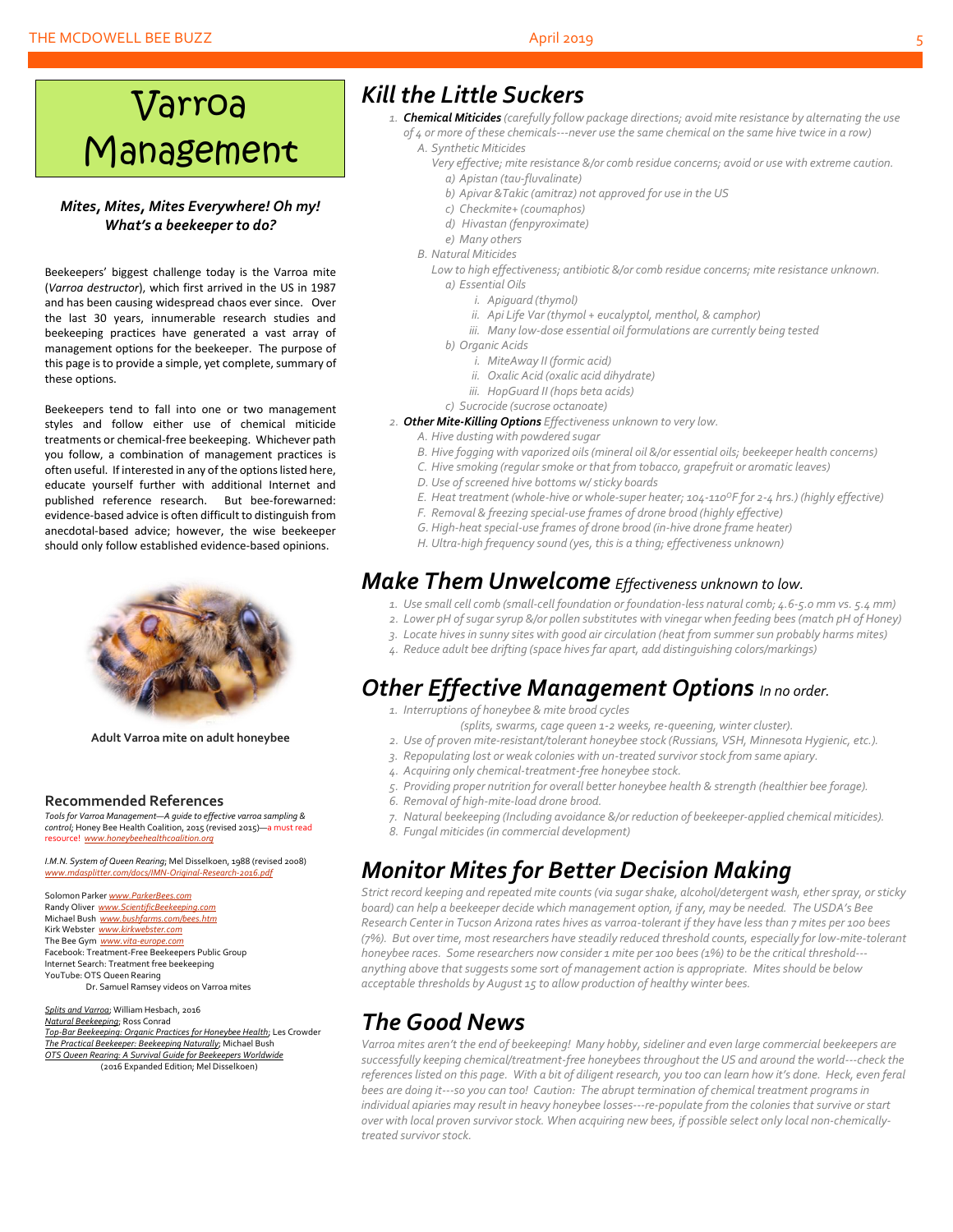## Club Committees

The McDowell Honey Bee club volunteers support local beekeepers as well as help educate the public about the importance of honeybees as critical pollinators and producers of products like honey and bees wax.

### *Committees/Chairs*

#### **Executive Committee**

 Ed Speer [ed@sweetbetsyfarm.com](mailto:ed@sweetbetsyfarm.com) 828-724-4444 **Carson House Apiary** Bill Hendley bmhendley@qmail.com 828-460-0292 **McDowell Honey House** Adam Wright [blueold96@yahoo.com](mailto:blueold96@yahoo.com) 828-442-7817 **Community Outreach** Karen Speer [Karen@SweetBetsyFarm.com](mailto:Karen@SweetBetsyFarm.com) 828-924-4444 **Hospitality** Lynn Bradley *Isbradley* @msn.com 828-305-0323 **Golden Achievement Program (GAP) Mentoring Program** Jason McCurry [jmccu8777@aol.com](mailto:jmccu8777@aol.com) 828-342-4003 **Webmaster**---Karen Speer **Newsletter---**Ed Speer **Bee School 2019**---Karen Speer **Journeyman Study Group**—Bill Hendley **Beekeeper Education**—Ed Speer **Thermal Mite Treatment**—Ed Speer **Nominating Committee--TBD**

### Treasury Report for Mar 31, 2019

#### **Treasurer---Jim Austin**

| 2019         | <b>Feb 28</b> | <b>Mar 31</b> |
|--------------|---------------|---------------|
| Checking     | \$4,312.01    | \$3,171.58    |
| Cash on hand | 149.47        | 186.47        |
| Total        | \$4,461.48    | \$3,358.05    |

1 Wellness Program payments in 2019 No debt or unpaid bills 36 Current paid memberships (includes families) 4 Lifetime members

#### **TREASURY REPORTS**

*The treasury reports will be included in each monthly newsletter but will not be presented in detail at the regular monthly meetings. The Executive Committee has oversight of the club's treasury and reviews the details at each bi-monthly EC meeting. If you have any questions or concerns about the club's treasury, you will be given an opportunity to speak at the regular monthly meetings or you may speak to an officer or director, who will then present your comments at the next EC meeting. Club members are welcome to address the directors at any Executive Committee meeting.*

#### **MCDOWELL HONEY HOUSE**

The Honey House is closed for the winter. It will reopen soon.

#### **THERMAL MITE TREATMENT**

Club members will soon be able to rent one of the Might Mite Killer units recently purchased by the club. This is a nonchemical method of controlling Varroa mites. Interested members should attend the training session on Saturday April 6, 10am-Noon, at Sweet Betsy Farm Apiary. Lynn Williams, inventor of the MMK will be on hand to show how the heaters work.



### Bee School

The club's annual Bee School offers beginner beekeepers classes and hands-on training leading to **Certifided Beekeeper** status by the NC State Beekeepers Association.



#### McDowell Honey House

The McDowell Honey House is a fully equipped self-service honey processing facility built and maintained by the McDowell Honey Bees. It is open to all club members—reservations required.

#### **BEGINNER MENTORING**

*Need an experienced beekeeper's help? Contact our club's mentoring program Chairman Jason McCurry to be assigned a mentor.* [jmccu8777@aol.com](mailto:jmccu8777@aol.com) 828-342-4003

#### **BEE SCHOOL 2019**

Thanks to the many club volunteers who helped make another successful Bee School. We raised more than \$1,300 for the club!



Community Outreach Mountain Glory Festival Presentations to schools & Community Agriculture Awareness Field Days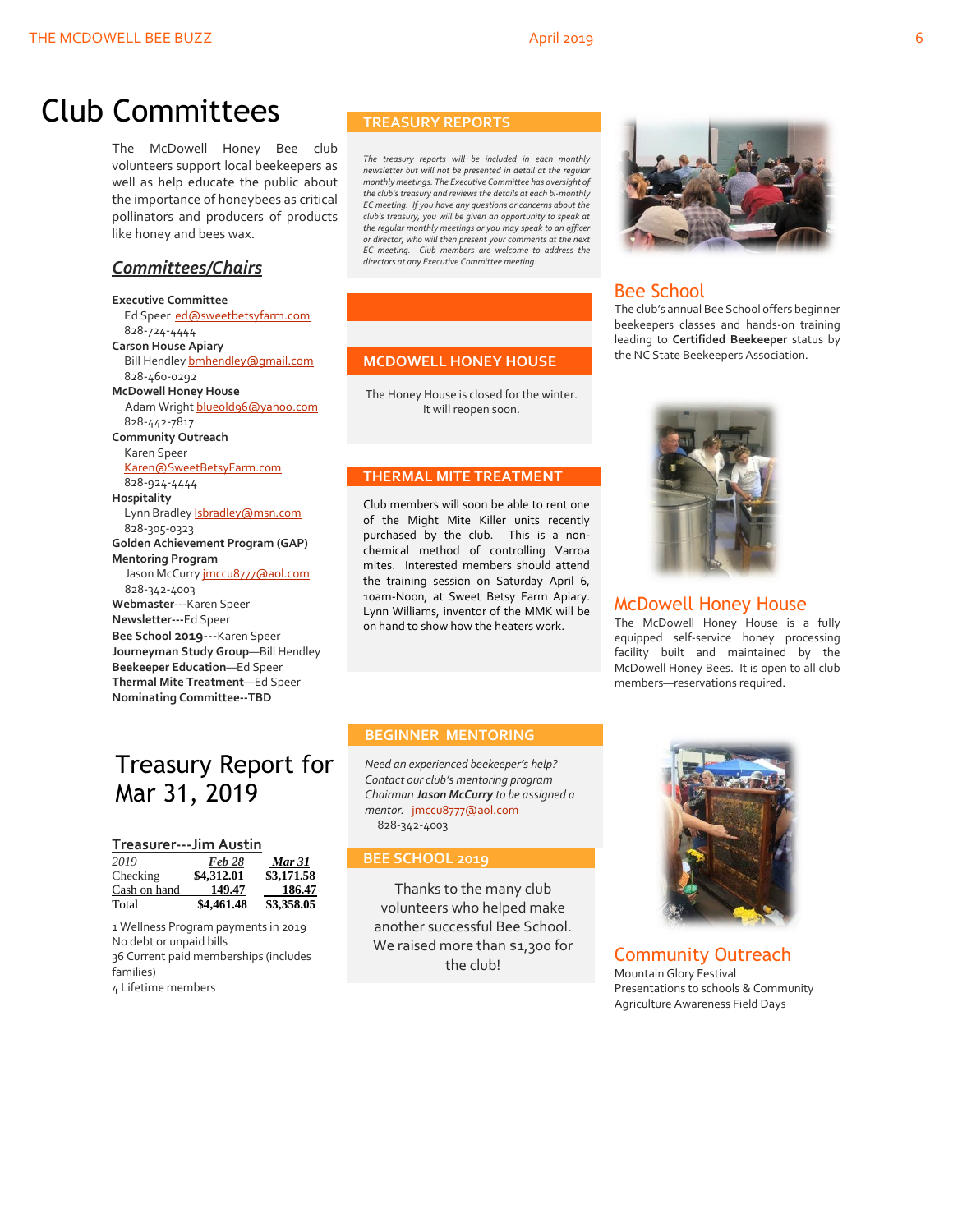

#### **NC STATE BEEKEEPERS ASSOCIATION SUMMER MEETING**

#### **August 8-10, 2019 Thursday, Friday & Saturday**

**Hickory, NC**

#### **MCDOWELL BEEKEEPERS EXECUTIVE COMMITTEE MEETING**

#### *Thursday April 4, 2019 6:30 PM*

McDowell Honeybee Chapter EC meetings are held every other month  $\frac{2018 \text{ EC Meetings}}{\ln 8}$ *Jul 9 Mar 12 Sep 10 May 7 Nov 12*

**THIS IS A SPECIAL MEETING TO ORGANIZE THE CLUB'S NEW THERMAL MITE TREATMENT COMMITTEE AND SET RULES FOR USING THE EQUIPMENT**

All officers and directors are expected to attend. Club members are also welcome---please contact the president ahead of time if you wish to address the board or place topics on the agenda.

#### **MCDOWELL BEEKEEPERS MONTHLY CLUB MEETING**

### *THURSDAY APRIL 11, 2019*

 *6:30 pm* McDowell Senior Center Marion, NC

|                   | 2019 Monthly Club Meetings: |
|-------------------|-----------------------------|
| Jan 10            | <b>Jul 11</b>               |
| Feb 14            | Aug 8                       |
| Mar 14            | Sep 12                      |
| Apr <sub>11</sub> | $Oct$ <sub>10</sub>         |
| May 9             | <b>Nov 14</b>               |
| Jun 13            | Dec-no meeting              |

Door prizes at beekeeper gatherings are a strong long-standing tradition. Donations for our monthly meetings are encouraged and welcomed. Please bring your donated items to the next meeting. Here's your chance to highlight your products or handicrafts, clean out your storage locker, or simply share your bounty with fellow beekeepers!

#### **ADVANCED BEEKEEPING CLASSES--JUNE**

#### **June 15, 22 & 29**

**Bill Hendley's advanced beekeeping classes are held the last 3 Saturdays in June. Required registration will began soon.**

#### **BEST TASTING HONEY COMPETITIONS**

**The McDowell Honeybees hosts two Best Tasting Honey in McDowell County competitions every year!**

### **Spring Honey** (June 13) **Summer Honey** (September 12)

Plan to enter your honey in 2019! The top 3 winning honeys are sent to Texas A&M University for pollen analyses, paid for by the club!

#### **4-H BEEKEEPING GROUP STARTING!**

McDowell County's own 4-H Beekeeping group is getting started! Sponsored by the McDowell Cooperative Extension and the McDowell Beekeepers Association. 8 kids signed up at the initial meeting October 25<sup>th</sup>. Call Chad (828-652-8104) or Sharon (828-652-9478 or 460-4044) for more information or to sign up.

#### **NCSBA SOURWOOD INITIATIVE**

The McDowell Bee club has submitted 10 sourwood samples from different local beekeepers to the NCSBA for special nuclear magnetic resonating (NMR) testing by a lab in Germany. The samples are now at the lab and results should soon be available. This is the initial testing to establish the world's first fingerprint chemical standards for Sourwood honey! We are extremely excited to be a part of this program!

#### **THERMAL MITE TREATMENT TRAINING SESSION**

#### **April 6, 2019 10:00 am – noon Sweet Betsy Farm Apiary**

**Mr. Lynn Williams, Inventor of the Mighty Mite Killer, will explain his new, revolutionary, chemical-free, heat treatment for Varroa mites. Check out his YouTube videos and the Mighty Mite Thermal Treatment Users Facebook page. The fight against Varroa has now turned in the beekeepers' favor!**

#### **MCDOWELL BEEKEEPERS APRIL MEETING**

#### **April 11, 2019**

**Mr. Doug Elliott of Rutherford County, NC is a beekeeper and a master storyteller! His beekeeping antics are sure to entertain everyone. Don't miss it!**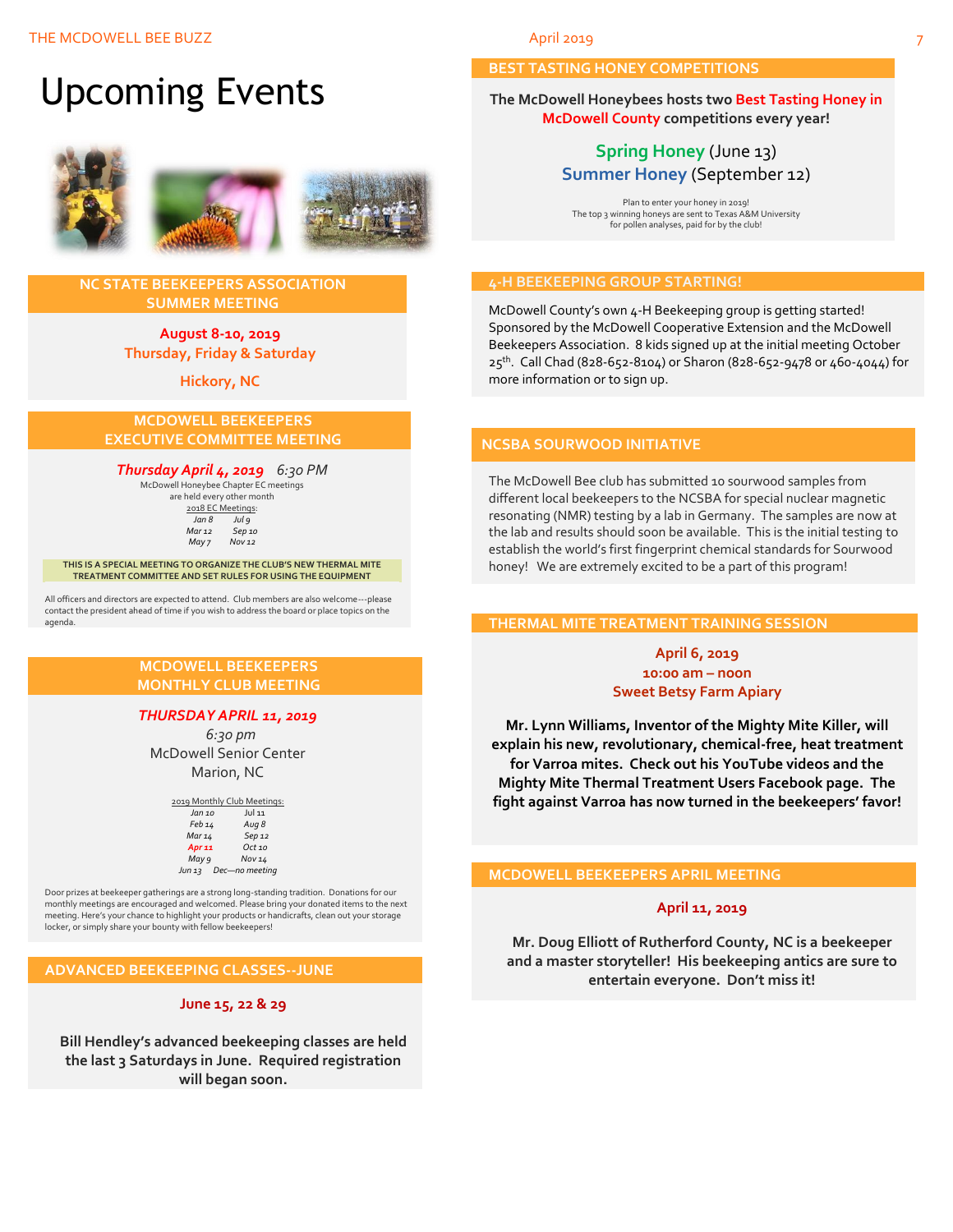# Beekeepers

A world of easily-accessible beekeeping information awaits you! Check out the following online, magazine, book, catalog, and workshop sources for the answers to all your beekeeping questions.

### Never stop learning!

#### **MONTHLY BEEKEEPING MAGAZINES**

[American Bee Journal](http://www.americanbeejournal.com/)

[Bee Culture](http://www.beeculture.com/)

#### **GENERAL BEEKEEPING INFO**

Randy Oliver's [Scientific Beekeeping](http://scientificbeekeeping.com/)

[Free Beginner's DVD](http://www.worldofbeekeeping.com/free-kit/)

[YouTube Beekeeping Videos](https://www.youtube.com/results?search_query=beekeeping) Choose from 100's[---Search any topic](https://www.youtube.com/results?search_query=beekeeping)

[Michael Bush's Practical Beekeeper](http://www.bushfarms.com/bees.htm)

[The Different Types of Honey Bees](https://www.cals.ncsu.edu/entomology/apiculture/pdfs/1.12%20copy.pdf)

[Removing Feral Bees](http://www.ces.ncsu.edu/depts/ent/notes/Urban/bees-faq.htm)

[Free Classic Historical eBooks](http://www.apiculture-populaire.com/) including Langstroth 1853!!

### **HONEY BEES WORK HARD**

How much honey does a single worker bee produce during her lifetime? *1/12 teaspoon!*

How many honeybees does it take to make 1 lb. of honey? **800 honeybees working for 2 weeks! Or 11,000 honeybees working for 1 day!**

How long would a single worker bee have to live forging every day to produce 1 lb. of honey?

**29.5 years!**

How far do honey bees fly to produce 1 lb. of honey? *55,000 miles! That s 2.2 times the distance around the earth!*

How many flower visits does it take to produce 1 lb. of honey? *2 million!*

#### **NORTH CAROLINA BEEKEEPING NEWS**

#### [NC State Beekeepers Association](http://www.ncbeekeepers.org/)

[North Carolina Department of](http://www.ncbeekeepers.org/resources/apiary-inspection-program)  [Agriculture and Consumer Services,](http://www.ncbeekeepers.org/resources/apiary-inspection-program)  [Apiary Inspection](http://www.ncbeekeepers.org/resources/apiary-inspection-program)

[North Carolina State University](http://entomology.ncsu.edu/apiculture)  [Apiculture Program](http://entomology.ncsu.edu/apiculture)

[North Carolina Honey Standard](http://www.ncbeekeepers.org/honey/nc-honey-standard)

[Africanized Honey Bees in NC](http://wncbees.org/wp-content/uploads/2014/08/AHBs-Some-questions-and-answers-NCSU-1.03.pdf)

#### **PLANTING FOR BEES**

[Garden Plants for Honey Bees](http://www.wicwas.com/Garden_Plants_for_Honey_Bees) [Sensible Gardening](http://sensiblegardening.com/busy-busy-bees/) [Xerces Society](http://www.xerces.org/pollinator-conservation/gardens/) [Native NC Pollinator Friendly Plants](http://wncbees.org/wp-content/uploads/2014/07/Recommended-Polliinator-Friendly-Plant-List-for-Greater-Asheville-NC-with-Nurseries.pdf) [Honey Plants of NC](http://wncbees.org/wp-content/uploads/2014/08/Honey-Plants-of-North-Carolina-NCSU-1.04.pdf) [Flowering Season WNC Plants](http://wncbees.org/wp-content/uploads/2014/07/Typical-Flowering-Seasons-for-Western-North-Carolina-Honey-and-Pollen-Sources-Edd-Buchanan-John-Mundy-Chris-Mathis.pdf) [Painters Greenhouse](http://www.paintersgreenhouse.com/)

#### **COMMERCIAL HONEYBEE SUPPLIERS**

[Beech Mountain Beekeeping](http://beechmountainbeesupply.com/store/cart.php) **[BetterBee](http://www.betterbee.com/)** [Dadant](https://www.dadant.com/) [Hwy 226 Bee Supply](http://hwy226beesupplies.com/) [Kelley Beekeeping](https://www.kelleybees.com/) [Mann Lake](http://www.mannlakeltd.com/) [Miller Bee Supply](http://millerbeesupply.com/catalog/) [Orr Bee Supply](http://www.orrbeesupply.com/) Reel's Bee Supply (828) 738-3939 [Revis Russian Apiaries](http://revisrussians.com/) [Honey & The Hive](https://www.honeyandthehivenc.com/)

#### **WORKSHOPS/CLASSES**

[Spikenard Farm Honeybee Sanctuary Workshops](http://spikenardfarm.org/)

[NC Cooperative Extension Online Courses for Beginner &](https://entomology.ces.ncsu.edu/apiculture/bees/) Advanced Beekeepers

[Honey & The Hive](https://www.honeyandthehivenc.com/)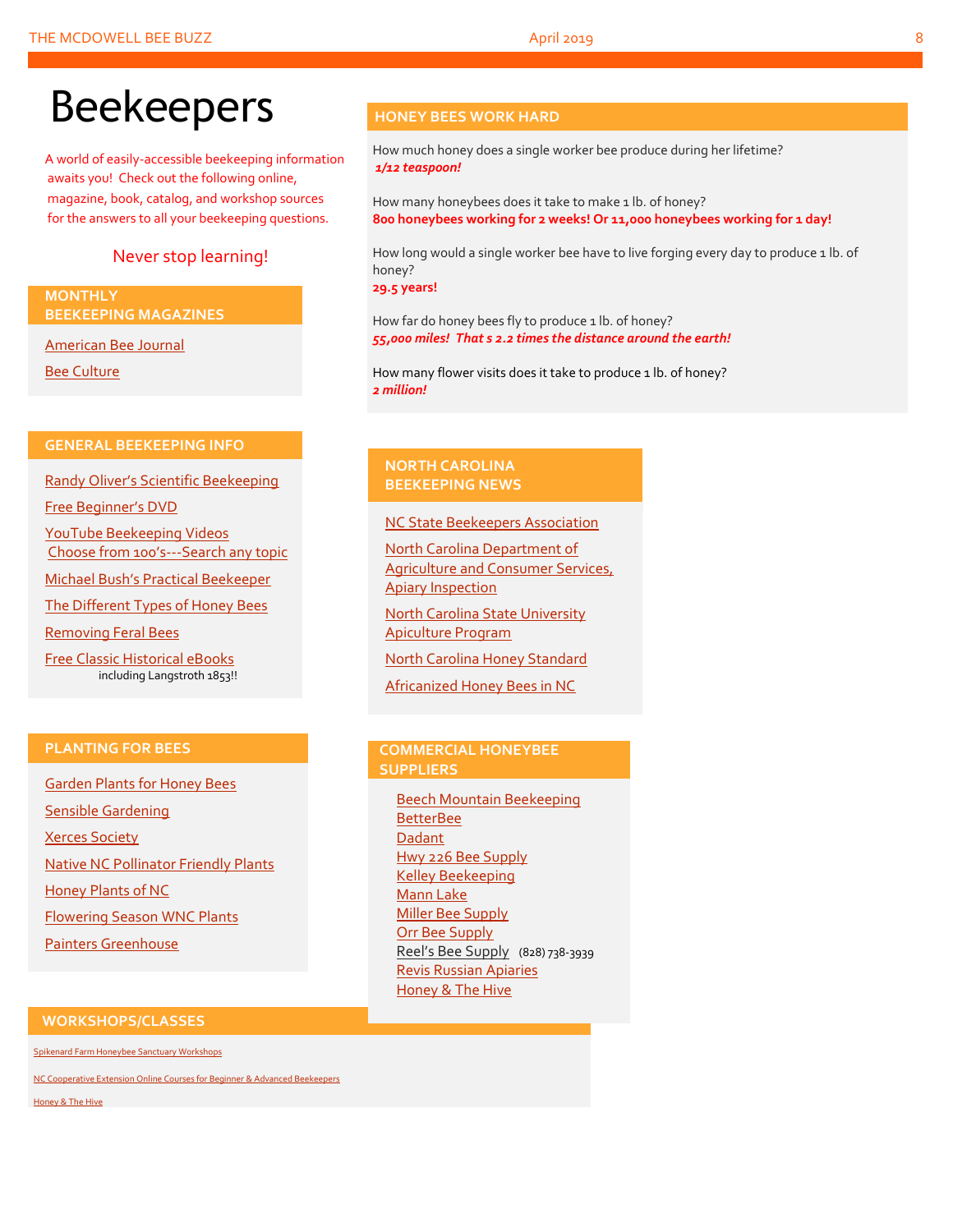# Friends of Honeybees

The world of beekeeping can be both fascinating and confusing. Your local beekeeping club is here to help.

#### <span id="page-8-0"></span>**SWARM OF BEES? WHO YOU GONN'A CALL?**

Have you seen a swarm of honeybees? Don't panic—they aren't aggressive. Just call a beekeeper in your area; they may be able to help.

#### *Marion*

 Adam Wright 828-442-7817 Harold Arrowood 828-659-2921 *Glenwood* Ed Speer 828-724-4444 Wayne Holland 828-659-4161 *Pleasant Gardens* Bill Hendley 828-460-0292 **Greenlee**  Doug Mikell 828-896-5755 Bruce Clifton 828-925-0646 *Nebo* Ricky Styles 828-652-0184 or 803-3887 *Old Fort* Lonnie Bewernitz 828-280-3784 James McGinnis 828-668-4232 Darren Orr 828-581-4494 Don Miller 828-668-0154 Little Switzerland Mitch Hughes 828-756-7294 McDowell County Cameron Johnson 828-652-1263

#### **DOES HONEY GO BAD?**

Normally---no. Some honeys stay fresh for thousands of years. Most honey will eventually crystallize, but crystallization is not spoilage---just a change in physical state. Honey is naturally anti-microbial and kills most bacteria, fungus, and viruses. Honey is antiseptic and is often used to heal infected wounds.

However, the water naturally contained in honey may separate out during crystallization. Mold and/or alcohol can then develop in the expelled water and cause spoilage. Fermented honey will smell and taste like alcohol.

Yeast in the air is the culprit--to prevent crystallization and possible spoilage, store honey in full, air-tight containers at room temperature.

#### **WHAT SHOULD I DO WITH CRYSTALLIZED HONEY?**

1) Eat it like spreadable paste. It has probably not spoiled. Many cultures around the world prefer crystallized rather than liquid honey--- Yes, they wait for honey to crystallize before eating it! Creaming crystallized honey by periodically stirring makes a smooth, delicious spread. Use like butter on toast, biscuits or muffins.

2) Return it to liquid with low heat applied over a long time. Set bottle of crystallized honey on dashboard of car parked in the sun---works in a few hours (summer) to a few days (winter). OK, doesn't work in really cold weather, but you should avoid heating honey in a microwave or in a boiling-water bath on a stovetop because that much high heat kills beneficial bacteria and enzymes.

Storing honey in the refrigerator can hasten crystallization! Storing in dry, roomtemperature dark kitchen cabinet can slow the crystallization process.

## **Recipe of the Month**

 **HONEY SPICED CIDER**

#### Fro[m www.SweetBetsyFarm.](http://www.sweetbetsyfarm.com/)*com*

#### *Ingredients*

2 quarts of apple cider Peel from 1 large or 2 medium oranges 1 tablespoon ground cinnamon or 4 cinnamon sticks

1 tsp ground cloves or 1 tablespoon whole cloves

¼ cup raw honey

#### *Directions*

- 1. Peel oranges taking only the orange part of the peel---you do not want any of the white as it will make the cider bitter.
- 2. Mix all ingredients in a saucepan and heat.
- 3. Simmer 10-15 minutes, stirring occasionally.
- 4. Adjust sweetness by adding more honey if desired.
- 5. Serve hot.

Cold weather is coming---be ready with this tasty hot apple cider!

> Submit your favorite honey recipe for the next newsletter

> > *Ed@SweetBetsyFarm.com*

#### **BEE STING EMERGENCY?**

#### **CALL 911**

#### **GENERAL QUESTIONS?**

call Allergy Partners of WNC (828) 255-3749

Allergy Partners of WNC--Marion 136 Creekview Court Marion, NC 28752 (828) 652-6454 Dr. Leigh Anne Schwietz Mondays 9am-5:30pm Tuesdays 8am-11:30pm, 1pm-4:30 pm

#### *NORMAL VS. DANGEROUS REACTIONS TO INSECT STINGS* What's the difference? Check these

websites:

#### [WebMD](http://www.webmd.com/allergies/guide/insect-stings)

[American Academy Allergy Asthma](http://www.aaaai.org/conditions-and-treatments/library/allergy-library/stinging-insect-allergy.aspx) [MedicineNet.com](http://www.medicinenet.com/insect_sting_allergies/article.htm)

[MedicineNet.com](http://www.medicinenet.com/insect_sting_allergies/article.htm)

**[NC State University](http://wncbees.org/wp-content/uploads/2014/08/Allergy-to-Insect-Stings-NCSU-1.09.pdf)** 

[B. Marterre, MD](http://wncbees.org/wp-content/uploads/2014/08/Bee-Stings-Immunology-Allergy-and-Treatment-Marterre.pdf)

#### **MCDOWELL COUNTY HONEY TRAIL**

### **Looking for Local Honey or something fun to do in McDowell County?** *Visit an active bee farm Find local honey for sale*

[www.McDowellCountyHoneyTrail.org](http://www.mcdowellcountyhoneytrail.org/)

#### **BEE JOKE OF THE MONTH**

What kind of weapon does a bee use? *(Find answer on last page)*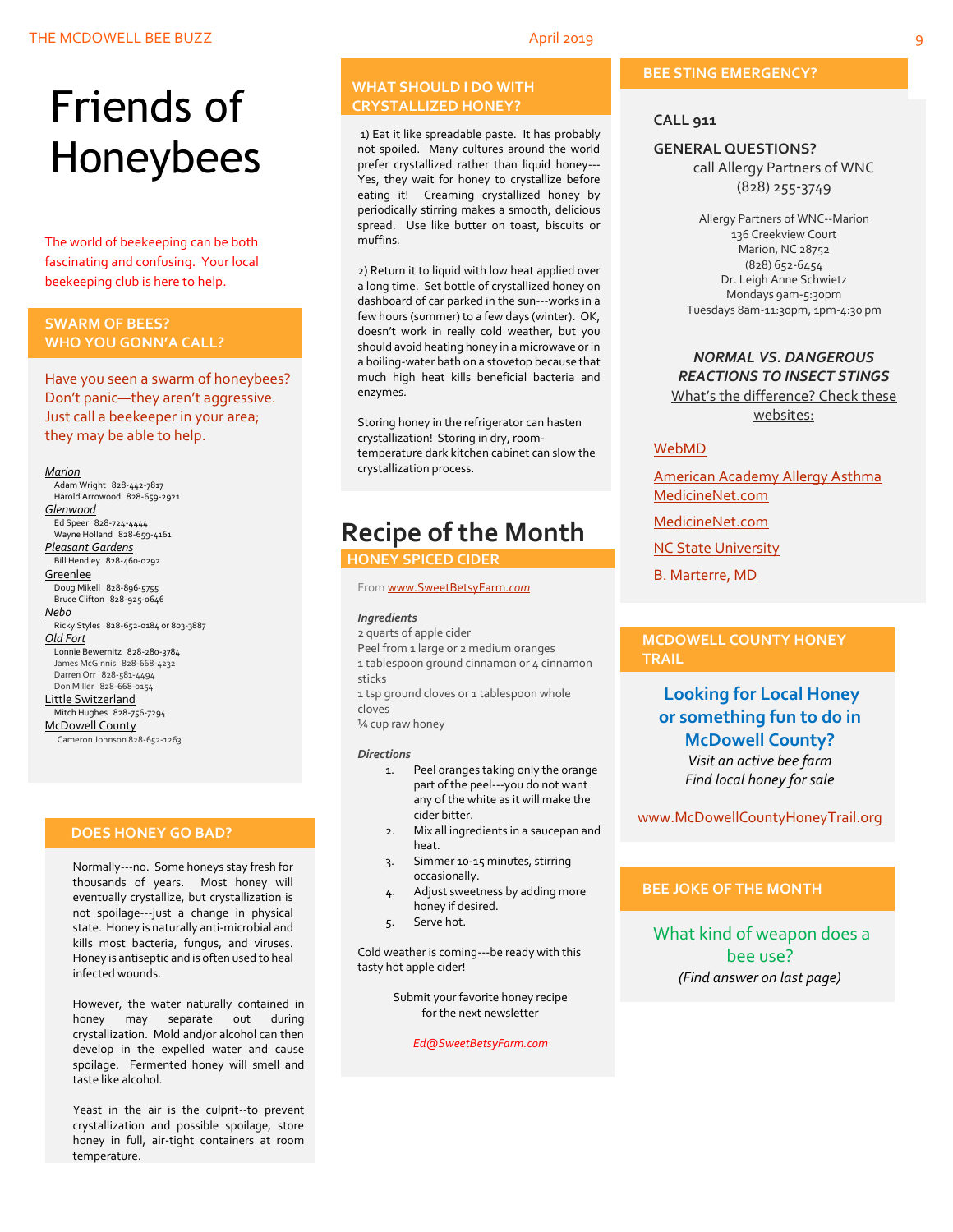## **McDowell Honey Bees**

## **FREE! Classified Ads**

Have something to sell, trade, or give away? Here's your chance to advertise FREE in our monthly newsletter! Choose one of the listed categories and submit your listing (40 words or less) to the editor: Ed Speer [Ed@SweetBetsyFarm.com](mailto:Ed@SweetBetsyFarm.com)

You must be a paid member of McDowell Honeybees (or a supporter of the club) to make a listing—but you can make as many listings as you like. Need other categories---just let the editor know. Your listing will continue every month until you inform the editor to remove it. Describe your item and give your phone number, address, and/or email so interested parties can contact you directly. Listings are subject to editor approval; editor not responsible for accuracy or validity of listings.

If your classified ad was successful, please consider making a donation to our monthly meeting refreshment fund.

#### **LOCAL HONEY FOR SALE**

*Honey House at Sweet Betsy Farm. (Fri & Sat 10-5, May-Dec, other times by appointment), 3947 Mudcut Rd Glenwood. Chemical-free Beekeeping. (828) 724- 4444. [Karen@SweetBetsyFarm.com](mailto:Karen@SweetBetsyFarm.com) www.SweetBetsyFarm.com*

*HoneyBird Farms. Sugar Hill. (828) 738- 859[3 jessem04@hotmail.com](mailto:jessem04@hotmail.com)*

*Mikell's Farm Honey—uses Organic Beekeeping Practices (828) 668-0103. Old Fort[. www.Mikellsfarmhoney.com](http://www.mikellsfarmhoney.com/) Facebook: [www.facebook.com/mikellsfarmhoney](http://www.facebook.com/mikellsfarmhoney)*

*Ray Revis. (828) 652-3524. Marion. [www.RevisRussians.com](http://www.revisrussians.com/)*

*Charles Revis. Old Fort. (828) 925-1430. [revisjs@gmail.com](mailto:revisjs@gmail.com)*

*Orr Bee Supply. 323 Morris Hollow Rd, Old Fort. (828) 581-4494. [OrrBeeSupply@live.com](mailto:OrrBeeSupply@live.com)*

*Bill Hendley. Pleasant Gardens.* (828) 460-0292[. bmhendley@gmail.com](mailto:bmhendley@gmail.com)

*Wayne Holland. Glenwood.* (828) 659- 4161[. Wayneholland57@yahoo.com](mailto:Wayneholland57@yahoo.com)

*Magic Creek Farm. Marion. (843) 421- 6852.* [Jimaustin66@gmail.com](mailto:Jimaustin66@gmail.com)

#### **OTHER HIVE PRODUCTS FOR SALE**

**Beeswax—***Honey House at Sweet Betsy Farm. (Fri & Sat 10-5, May-Dec, other times by appointment) 3947 Mudcut Rd Glenwood. (828) 724-4444. [Karen@SweetBetsyFarm.com](mailto:Karen@SweetBetsyFarm.com) www.SweetBetsyFarm.com*

#### **HONEYBEES FOR SALE**

**Russian Honeybees—***Nucs & queens. Revis Russian Apiaries. (828) 652-3524. PO Box 2520 Marion, NC 28752. [www.RevisRussians.com](http://www.revisrussians.com/)*

**Russian Honeybees—***Nucs & queens. Charles Revis. (828) 925-1430. [revisjs@gmail.com](mailto:revisjs@gmail.com)*

**Superior North Carolina-raised packaged bees and overwintered 5-frame nucs; also queens---***Orr Bee Supply. 323 Morris Hollow Rd, Old Fort. (828) 581- 4494. [OrrBeeSupply@live.com](mailto:OrrBeeSupply@live.com) www.orrbeesupply.com*

**Italian Honeybees---***Nucs. Hwy 226 Bee Supply. 13133 NC 226 South. Union Mills. (828) 652-1263. [www.Hwy226BeeSupplies.com](http://www.hwy226beesupplies.com/)*

#### **FARM PRODUCTS FOR SALE**

**Free-Range Eggs—***Honey House at Sweet Betsy Farm. (Fri & Sat 10-5, May-Dec, other times by appointment) 3947 Mudcut Rd Glenwood. (828) 724-4444. [Karen@SweetBetsyFarm.com](mailto:Karen@SweetBetsyFarm.com) www.SweetBetsyFarm.com*

#### **HANDMADE CRAFTS FOR SALE**

**Lip Balm, Soap, Earrings, Wax Ornaments—***Honey House at Sweet Betsy Farm. (Fri & Sat 10-5, May-Dec, other times by appointment) 3947 Mudcut Rd Glenwood. (828) 724-4444. [Karen@SweetBetsyFarm.com](mailto:Karen@SweetBetsyFarm.com) [www.SweetBetsyFarm.com](http://www.sweetbetsyfarm.com/)*

**Lip Balm, Soap, Salves, Butters, Balms, etc---All Natural and Organic Ingredients with Essential Oils- --***Mikell's Farm Honey. (828) 668-0103. Old Fort. [www.Mikellsfarmhoney.com](http://www.mikellsfarmhoney.com/) Facebook[: www.facebook.com/Bee-Naturally-by-](http://www.facebook.com/Bee-Naturally-by-Sharry-of-Mikells-Farm-1595338734026320/)[Sharry-of-Mikells-Farm-1595338734026320/](http://www.facebook.com/Bee-Naturally-by-Sharry-of-Mikells-Farm-1595338734026320/) Facebook: [www.facebook.com/mikellsfarmhoney](http://www.facebook.com/mikellsfarmhoney)*

**Lip Balm, Soap, Body Creams, Beard Balm---** *HoneyBird Farms. Sugar Hill. (828) 738-859[3 jessem04@hotmail.com](mailto:jessem04@hotmail.com)*

**Handcrafted Soaps, Body Scrubs, Bath Soaks & More!**

*Forever Found Farm, Glenwood (828) 738-9989 [ForeverFundFarm@gmail.com](mailto:ForeverFundFarm@gmail.com) [www.etsy.com/shop/ForeverFoundFarm](http://www.etsy.com/shop/ForeverFoundFarm)*

#### **BEE-FRIENDLY PLANTS**

*Bee-Friendly Plants, Including Natives---Painters Greenhouse Nursery 734 Roy Moore Rd, Old Fort, NC [www.paintersgreenhouse.com](http://www.paintersgreenhouse.com/) (828) 668-7225 [Paintersgreenhouse1@gmail.com](mailto:Paintersgreenhouse1@gmail.com)*

#### **ITEMS FOR TRADE/BARTER**

**Bees for Trees---***Will trade six (6) potted Sourwood trees (3'-5') for an established Honeybee colony, preferably Russians or some other hygienic race. Lonnie & Barb Bewernitz, Hugging Tree Farm. Old Fort, NC (828) 668-9660 [LonnieB@LonniebCPA.com](mailto:LonnieB@LonniebCPA.com)*

#### **BEEKEEPING SUPPLIES FOR SALE**

**Custom-made Wooden Ware and Beekeeping Supplies. Also Extractors (hand crank or motorized)---***Orr Bee Supply. 323 Morris Hollow Rd, Old Fort. (828) 581-4494. [OrrBeeSupply@live.com](mailto:OrrBeeSupply@live.com) [www.orrbeesupply.com](file:///K:/McDowell%20Honeybees/2016/2016%20Newsletters/May%202016%20Newsletter/www.orrbeesupply.com)*

**Custom-made Wooden Ware---***Reel Bee Supply. Sugar Hill. (828) 738-3939.*

*Hive Frames, Small, Wood, new, no foundation, 10 total---Jim Austin, Magic Creek Farm, Marion (843) 421-6852.*

**Complete Beekeeping Supplies---***Hwy 226 Bee Supply. 13133 NC 226 South. Union Mills. (828) 652- 1263[. www.Hwy226BeeSupplies.com](http://www.hwy226beesupplies.com/)*

#### **USED BEEKEEPING ITEMS FOR SALE**

**Complete Hives/Hive Components**---*Used in our personal bee yard, cleaned, refurbished, ready to use. Orr Bee Supply. 323 Morris Hollow Rd, Old Fort. (828) 581-4494. [OrrBeeSupply@live.com](mailto:OrrBeeSupply@live.com) [www.orrbeesupply.com](file:///K:/McDowell%20Honeybees/2016/2016%20Newsletters/May%202016%20Newsletter/www.orrbeesupply.com)*

#### **HONEY STICKS FOR SALE**

**Flavored Honey Sticks**---\$*16.50/ 100 honey sticks. Chocolate, Sour Apple, Caramel, Ginger, Mango, Root Beer, Pink Lemonade, Sour Strawberry & Sour Cherry. Honey House at Sweet Betsy Farm (Fri & Sat 10-5, May-Dec, other times by appointment) 3947 Mudcut Rd Glenwood. (828) 724-4444. [Karen@SweetBetsyFarm.com](mailto:Karen@SweetBetsyFarm.com) www.SweetBetsyFarm.com*

**CDB Infused Local Honey Sticks---***Bill Hendley, Marion Farmers Market (828) 460-029[2 bmhendley@gmail.com](mailto:bmhendley@gmail.com)*

#### **BROWN MOUNTAIN LIGHTS BOOK**

*The Brown Mountain Lights--History, Science, and Human Nature explain an Appalachian Mystery* by Ed Speer 2017

> Three years of research 250-page book signed by author \$35

[Ed@SweetBetsyFarm.com](mailto:Ed@SweetBetsyFarm.com) 828-724-4444